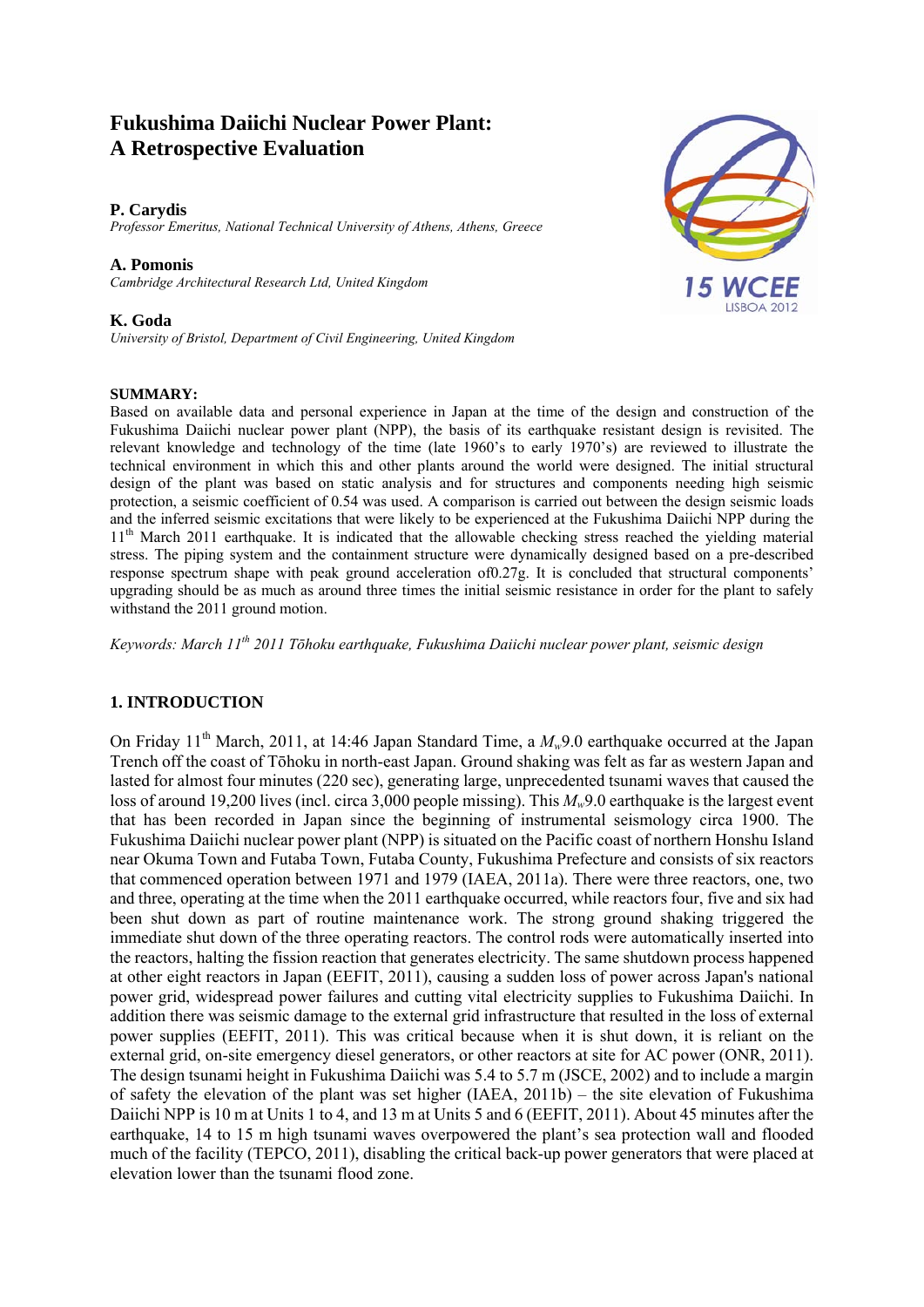### **2. HISTORICAL BACKGROUND**

The main author, from the end of 1968 to the middle of 1970 attended the advanced course of the International Institute of Seismology an Earthquake Engineering (IISEE), in Tokyo, carrying out post-doctoral research and teaching. In the late 1960's at the IISEE, a major activity related to the huge Japanese project for constructing more than 50 NPPs was in progress. Similar projects were undertaken around the globe at the same period. Japan had already established working groups with the United States in order to set common design rules and guidelines for earthquake design and construction of NPPs.

As an assistant that time to Prof. M. Watabe, the main author followed the relevant proceedings and participated to the respective meetings of the Japanese and foreign experts in seismology and earthquake engineering. Due to his expertise in analogue computation, he conducted extensive parametric dynamic analyses of mathematical models of NPP components, which had been already designed (some were in the construction phase and others were in the design phase). This was done to assess the earthquake performance of those components by changing various parameters, mainly for decision-making. All basic components including soil-structure interaction were considered. The proceedings of one of the above mentioned meetings are contained in a volume entitled "Proceedings of the IAEA Panel on Aseismic Design and Testing of Nuclear Facilities" held on  $12<sup>th</sup>$ -16<sup>th</sup> June 1967 in Tokyo, and published by The Japan Earthquake Engineering Promotion Society in 1969 (IAEA, 1969). This rather important document underpins most of the arguments in the present paper.

A NPP installation is a quite complex structure with its various components dynamically interacting with each other – one structure is inside the other as the Russian dolls "babushka". The connecting parts are extremely vital for the function and the safety of the whole installation. Therefore, it was a basic requirement to carry out an integrated structural analysis for the statically acting forces (including thermal and gas pressure actions) combined with the forces resulting from the dynamically acting earthquake motions for the whole structural system including various equipments attached to it in various ways and connecting various members of the plant.

At that time, it was nearly impossible to carry out such sophisticated computational analyses. Instead, more rough and simplified approaches of analysis were applied in order to get practical solutions to the problems that were approximated based on engineering judgment and experience. The methodology was founded on the analysis of standard structures. Typically, the design logic accepts that minor cracks will incur, during the action of the design earthquake, while in case of stronger shaking, all codes admit greater cracks and damage to occur (but in any case no collapse). However, the creation of cracks in a NPP structure and its components must be by no means permissible. Every part of the structural system must behave linearly and elastically, meaning that after the occurrence of the design earthquake the structure returns to the state it was before. Hisada (1967) stated that: "The allowable tensile unit stress for the structural steel is taken as nearly yield stress. The allowable compressive unit stress for concrete is two-thirds of ultimate compressive strength at 28 days. When secondary, local and peak stresses are additionally considered, the computed stress, is permitted to exceed the yield stress provided that excessive strains will not be incurred". It must be emphasized that the allowable stresses for permanent loads are about two-thirds of the steel yielding stress and one-third of the ultimate concrete compressive strength at 28 days. This assumption is not even valid for common structures, in which, for the earthquake load combination, the increase of the allowable stresses is no more than 20 to 25%. It is well known that when we enter the yielding level of materials, cracks and non-linearity start to dominate the dynamic response with increasing deformations since the phenomenon is accumulative.

For common structures, the concept of ductility was invented in order to design structures with reduced earthquake accelerations, than those that actually excite them during strong earthquakes. To ensure the safety of the structure when using the ductility (capacity) factor higher than 1.0, the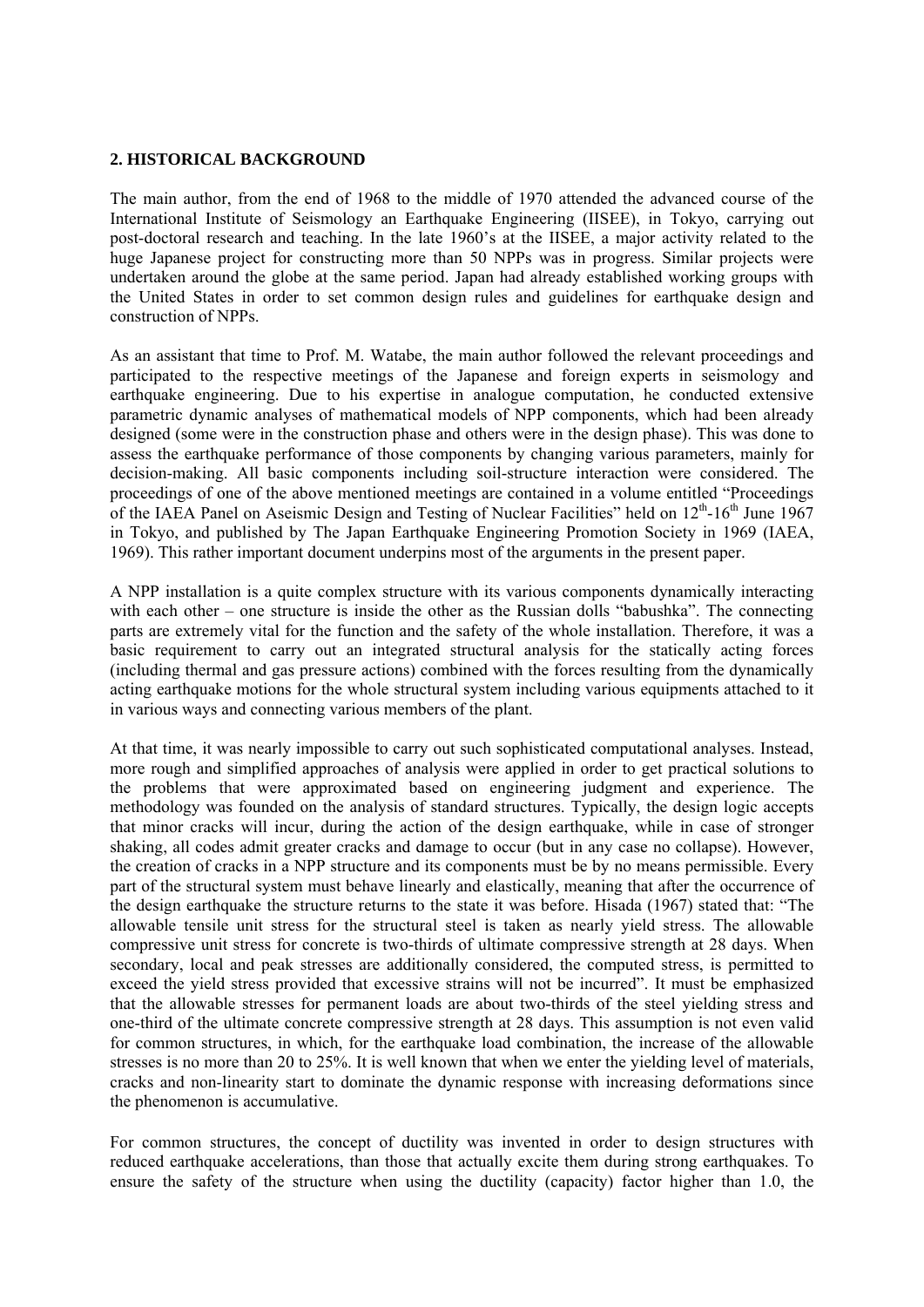structure must be capable of withstanding cyclic displacements in the plastic region without loosing its strength, stiffness and energy dissipation ability. In the late 1960's, the ductility concept and the relevant parameters were at the dawn of their development, without possessing any qualitative or quantitative expression to be used in structural design practice. However, detailed knowledge of the seismic response of structures and materials simultaneously under high temperatures and pressure, required to control the development of major cracks in NPP components, was lacking (Housner, 1967). In this context the problems of the dynamic interaction with the foundation ground and the behaviour of the ground materials on which the massive and stiff structures of a NPP are founded, were still under investigation and much research work was still needed.

The recommendations for the foundation and structures of NPPs compiled at that time by Hisada (1967) –but without any legal status– stated that: "The structures are constructed on firm ground. The important structures, such as the reactor building, are usually supported (directly or through rigid foundations) on bedrock or equivalent layers. Special attention is given to avoid the differential settlement of the foundation. Buildings and structures in NPPs are designed to be as rigid as possible. A reactor building is made of monolithic concrete construction which has sufficient strength, rigidity and ductility as a whole".

The concept of using seismic base isolation, of any type, and of other seismic energy absorbing devices was still under investigation at that time. As a result any earthquake motion equal to or exceeding the design level, would almost certainly cause damage to the structure. This was the case, and still continues to be, when there are no additional mechanisms or other provisions to absorb the seismic energy in the case of a strong earthquake. In the latter case, the structure absorbs any excessive input seismic energy by creating large deformation into the nonlinear domain. To the best of our knowledge, dampers and bellows were used only at structural supports of the piping system (Fig. 1), while a stabilizer was used around the head of the reactor pressure vessel (RPV), containment and shield wall structures (Fig. 2).



Figure 1. Bellows, dampers and keys provided at critical points of the primary piping circuit by courtesy Watabe  $(1970)$ .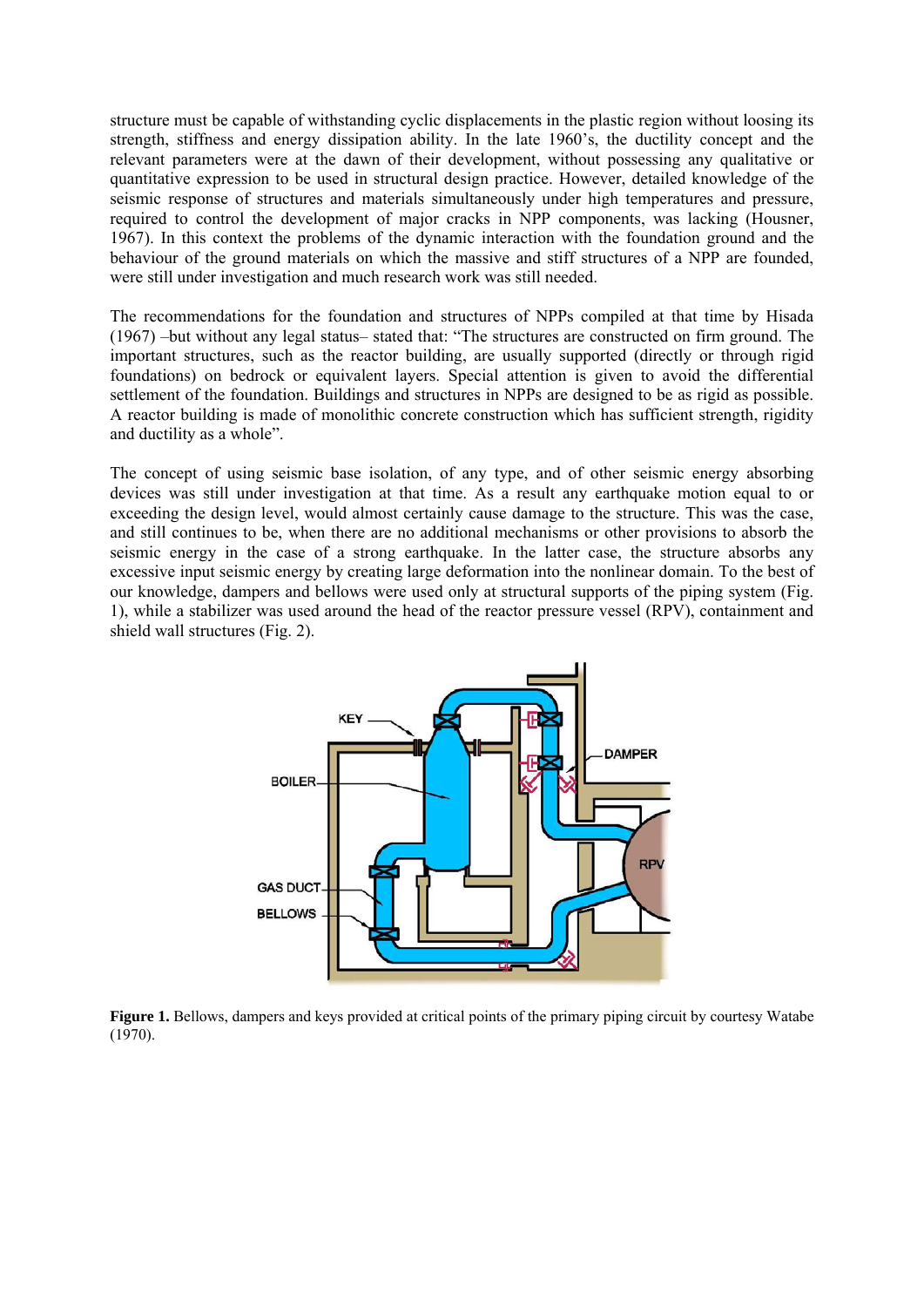

**Figure 2.** Stabilizing and impact protecting system among RPV, containment and shield wall structure by courtesy Watabe (1970).

The problems involved with this great endeavor – internationally – were not only on the domain of computational analysis and structural design mentioned above, but also on seismic hazard estimation. From the seismological point of view, significant amount of new findings have been discovered since 1970's (e.g. potential seismic sources near a NPP site and their characteristics for generating strong ground shaking). Unfortunately, such information was not available at the time when the Fukushima Daiichi NPP was designed and constructed. To overcome this deficiency, existing design guidelines at that time recommended to follow the respective building code seismic zones with base seismic coefficients according to the classification of various components of the plant, based on their importance. In Japan, the seismic zonation map was revised when the 1984 Japan seismic code was introduced. The Fukushima Daiichi plant, when designed belonged to the moderate seismicity zone (B), with a base seismic coefficient of 0.18 but in 1984 the assignment was changed to the highest seismicity zone (A), having a seismic coefficient of 0.20 (Japanese Ministry of Construction, 1984). The need thus had aroused that many old structures although properly designed and constructed besides the necessary maintenance should be seismically checked and, if necessary, upgraded according to new seismic provisions. The importance of checking/upgrading was much higher for critical facilities. Of equal importance is the need to determine the characteristics of a probable tsunami that may affect nuclear installations along coastlines, although this could be deemed as unnecessary, since, in the recommendations (IAEA, 1969), it is clearly stated that: "to select a site having no danger of tsunamis" (Hisada, 1967).

In conclusion, in the late 1960's and beginning of 1970's, the existing knowledge was not sufficient in order to ensure the reliability and safety of NPPs around the world. As seismology, earthquake engineering and material science have made outstanding progress during the decades following the design and construction of those NPPs, the respective scientific and technical achievements should have been incorporated time to time. The Fukushima Daiichi NPP is one representative case of any plant built not only in that period of time but also several years later.

## **3. DESIGN ANALYSIS**

Based on the afore-mentioned expert meeting proceedings, peak ground accelerations at the safe shutdown earthquake (SSE) and the maximum credible earthquake (MCE) levels for the seismic design of several NPPs in the late 1960's are summarized in Fig. 3.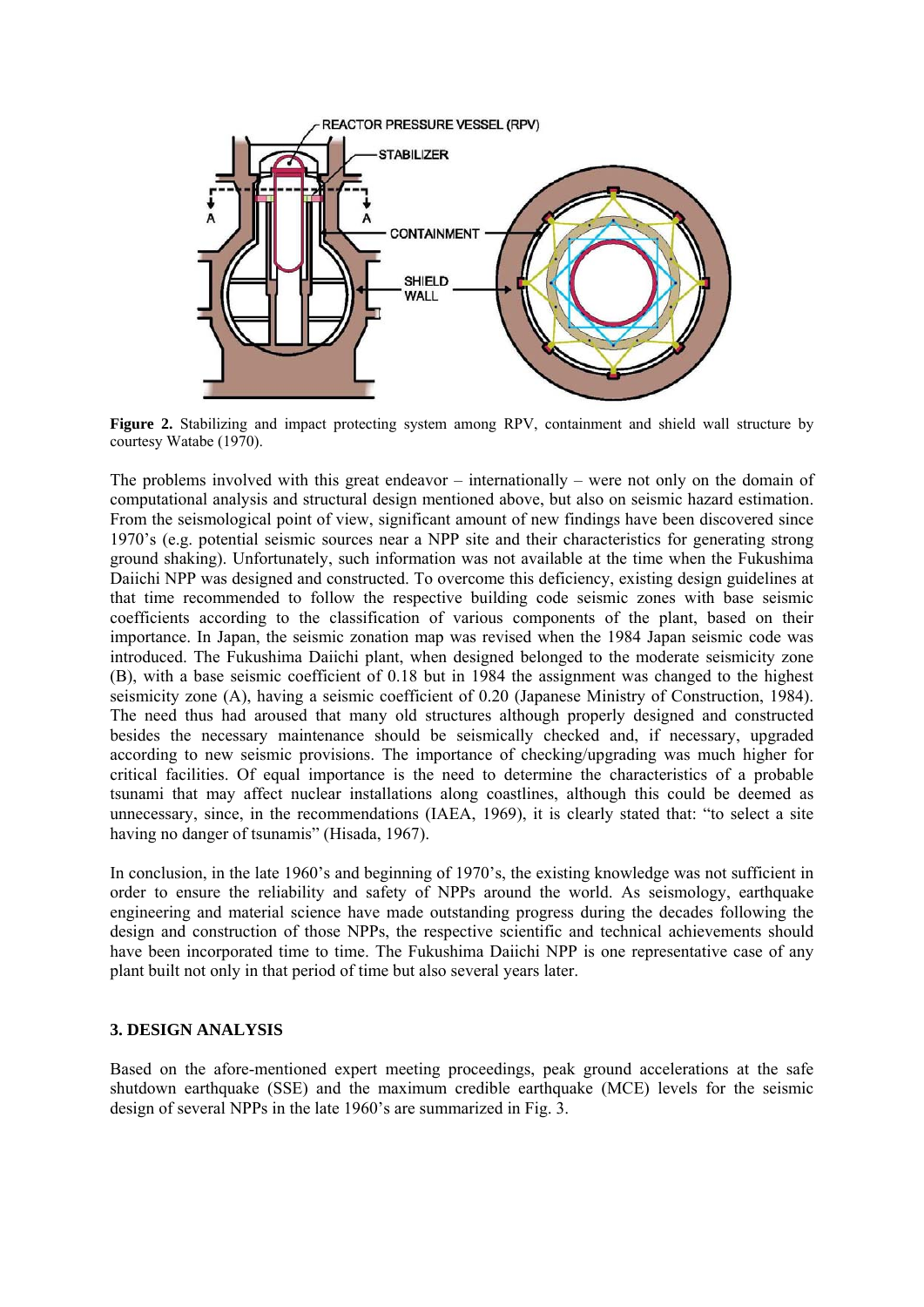

**Figure 3.** Ground accelerations corresponding to safe shutdown earthquake (SSE) and maximum credible earthquake (MCE) for several NPPs constructed at the time under consideration (Morris, 1967) and by courtesy Watabe (1970).

The terms SSE and MCE refer to the most probable and the least probable earthquake motions to occur at the site, respectively. Those probabilistic aspects are closely related to the nominal life span of the structure, and to the acceptable margins of safety. The SSE is also called as operating basis earthquake (OBE).

The design forces and displacements are calculated according to a pre-described response spectrum, a curve from which the maximum accelerations developed in a structure may be calculated according to its natural period and damping characteristics. To our best estimates, the Fukushima Daiichi plant in its undamaged state was a quite stiff structure with its members (core, reactor pressure vessel, containment and reinforced concrete exterior building) having natural periods up to 0.50 sec. For these natural periods, Daiichi's components, with damping ratios of about 2–5%, were designed according to the following assumptions: NPP components are classified into four classes, As, A, B, and C, according to their importance from the overall safety viewpoint either under normal operating conditions or during a strong earthquake. For each class, the respective design parameters were defined. A brief presentation of the earthquake design parameters for the basic components of the Fukushima Daiichi NPP is given in Fig. 4.

CLASS As. Includes structures, equipment and piping system which are especially vital for the safety of the NPP and their function must be maintained under a larger earthquake action than the design level. These items are the containment structure, the primary cooling system and the gas ducts. The seismic loads for the design are calculated based on dynamic analysis using a pre-described response spectrum (see Fig. 5) with a ground acceleration corresponding to the MCE, which for the case of the Fukushima Daiichi NPP was 0.27g.

CLASS A. Includes items that are vital and whose functional loss might cause a serious nuclear accident, or items under the normal function of which the environment is protected from radiation. Structures in this class are the reactor building, the containment structure, the control room, while the respective equipment and piping system are the reactor, the safety shutdown device, the primary cooling system, the emergency cooling system, and the emergency power supply system. The design horizontal seismic coefficient  $(c<sub>h</sub>)$  was equal to three times the yielding at the respective seismic zone of the Japanese Building Code, i.e.  $c_h = 3 \times 0.18 = 0.54$ . For the vertical seismic loads,  $c_v = 1/2 \times 0.18 =$ 0.09. Items in class As were designed dynamically and statically belonging also to class A, and the safer was chosen.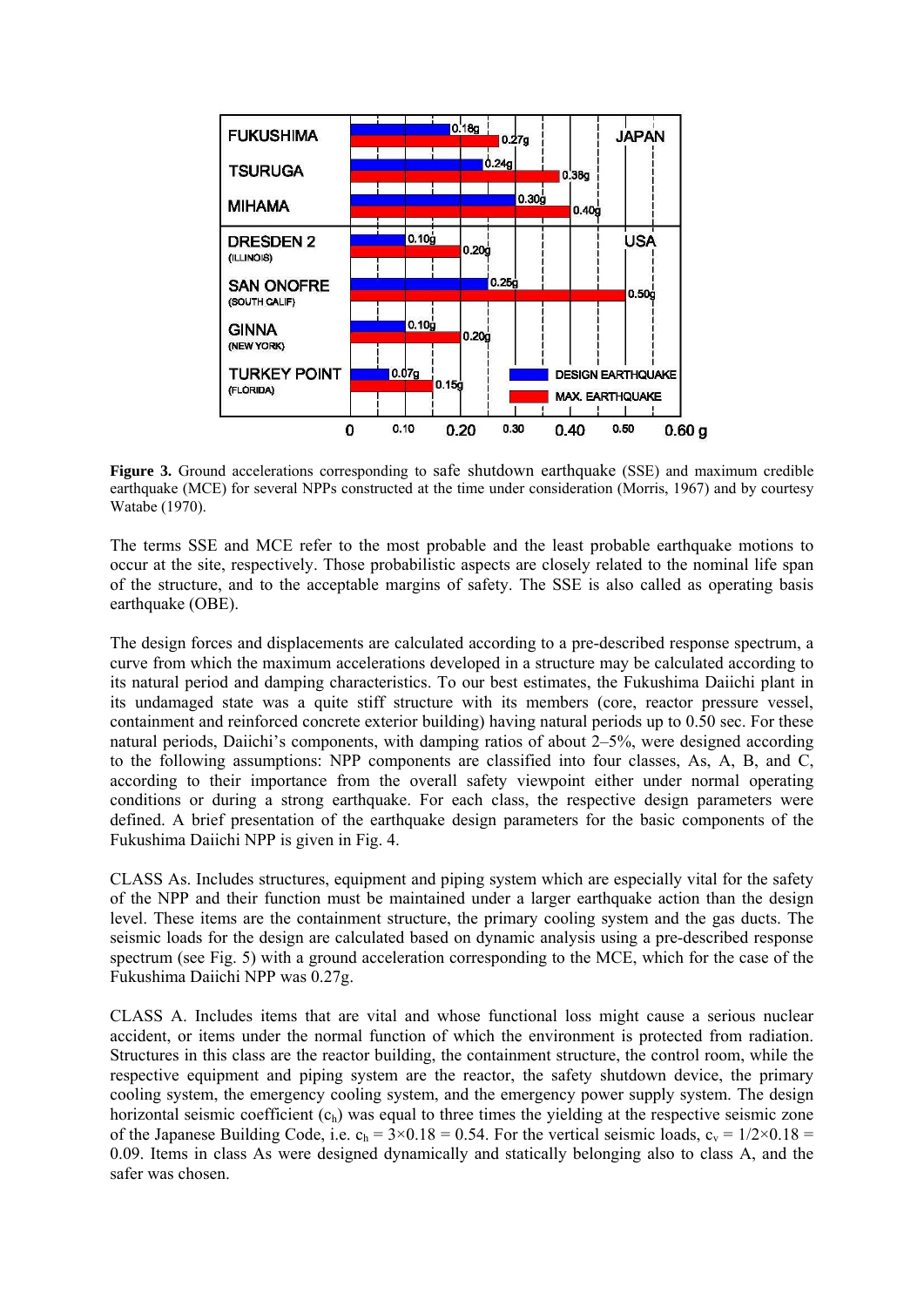

**Figure 4.** Basic seismic design parameters for the Fukushima Daiichi NPP. The checking stresses are at about the yielding material strength level, (Hisada, 1967) and by courtesy Watabe (1970).

CLASS B. Includes items that require less safety against earthquakes than Class A components, but more safety than ordinary components. Structures in this class are the waste disposal building and the turbine building, while the respective equipment and piping system are the reactor auxiliary system, the waste disposal system, and the turbine generator. The design horizontal seismic coefficient  $(c<sub>h</sub>)$ was equal to one and a half times the yielding at the respective seismic zone of the Japanese Building Code,  $c_h = 1.5 \times 0.18 = 0.27$ . No vertical seismic actions are taken into consideration.

CLASS C. Includes the items that are not listed in the previous categories. They require ordinary safety against earthquakes, and are designed according to the Japanese Building Code.

In short, the various items in the Fukushima Daiichi NPP are designed with the following maximum seismic coefficients:

- Items in Class As: the maximum spectral values for ground acceleration equal to 0.27g, corresponding to MCE, and for damping ratios between 2 and 5% are 0.61 and 0.40, respectively (see Fig. 5). The vertical seismic coefficient equal to  $c_v = 0.09$  is constant along the height of the structure. The same items are designed statically, belonging also to class A. The safer was chosen.
- Items in Class A: horizontal  $c_h = 0.54$ , vertical  $c_v = 0.09$  (static analysis).
- Items in Class B: horizontal  $c_h = 0.27$ , no vertical seismic loading (static analysis).
- Items in Class C: horizontal  $c_h = 0.18$ , no vertical seismic loading (static analysis).

The whole design was based on allowable working stresses with an increase for transient (earthquake) loads of 50% for steel and 100% for concrete. Taking into consideration all these facts to achieve a linear-elastic response, without cracks or damage that are essential for the SSD function of the NPP, during the design earthquake, the maximum applied seismic motion must produce accelerations at the respective centers of mass corresponding to no more than 1/2 to 2/3 the applied design seismic coefficients, i.e. 0.27 to 0.40 for items belonging to Class A and As. These values represent, roughly, the earthquake resistance of the installed components at the Fukushima Daiichi NPP plant. Any earthquake motion producing higher values may cause structural problems.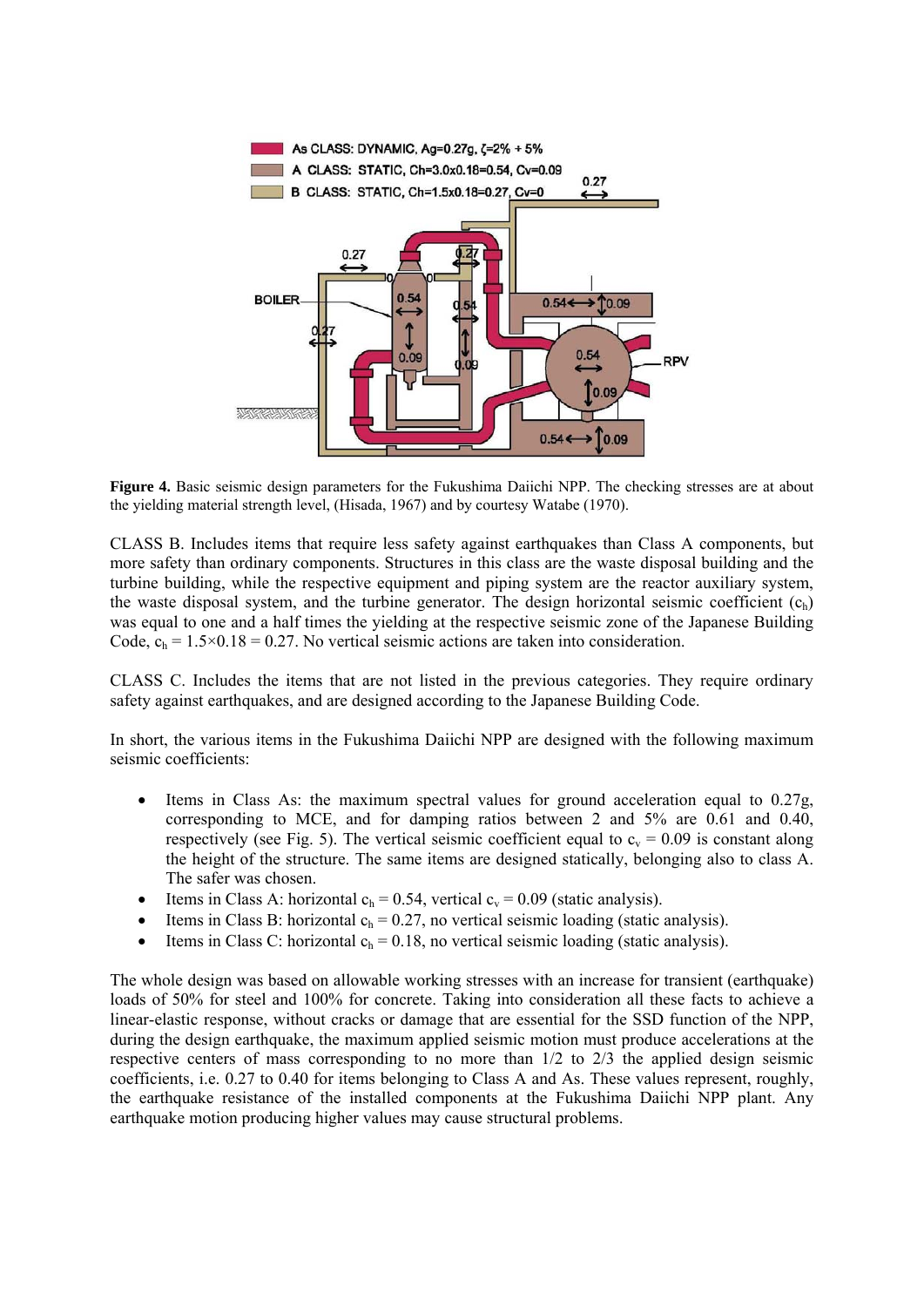

Figure 5. Comparison of design and recorded spectra, with reference to EC-8. (1) Arithmetic mean of N-S components of FKS005 and FKS010 records; (2) Arithmetic mean of E-W components of FKS005 and FKS010 records; (3) Arithmetic mean of U-D components of FKS005 and FKS010 records; (4) Design shape of spectrum according to EC-8 for  $a_0=0.24g$  (medium seismic zone in Greece) and highest importance factor 1.3 (valid for Greece); (5), (7) NPP's design spectrum corresponding to MCE earthquake; (6), (8) NPP's design spectrum corresponding to SSD earthquake, for damping ratios  $(7)$  2 and 5%, respectively.

To compare Fukushima Daiichi NPP's design spectra with those recorded during the March 11<sup>th</sup>, 2011 mainshock we identified the recording stations nearest to the plant that are sited on firm soils or soft rock sites. Two K-NET stations qualified under these criteria, namely FKS005 and FKS010 situated approximately 24.3 km north and 21.2 km south of the plant, respectively. According to the response spectra of these two recordings the respective equivalent seismic coefficients developed in the center of gravity of a structure according to its respective natural period from 0.3 to 0.5 sec and 5% damping, see Fig. 5, range from 0.8 to 1.5g. These values for a damping 2% should be increased by about 15-25%, i.e. 1.0 to 1.8g, although due to overstress beyond the yielding level a higher damping than 2% may actually be more realistic. The comparison between the installed seismic resistance and actual earthquake loading gives a ratio of about 1 over 3. More work is needed to better estimate the ground motion at the plant and until the actual main shock recordings and the respective response spectra at the plant will be released.

If we consider also, the vertical earthquake component, only the items belonging to Class A and As have been designed for a vertical seismic coefficient equal to 50% of the horizontal seismic coefficient yielding at the site according to the Japanese Building Code. This is equal to 0.09 which finally is the (1/2) x (1/3) =  $1/6 \approx 17\%$  of the applied horizontal ones instead of the 70% ratio used in recent codes (EC-8, 2004). Following the same logic as the above mentioned, we reach almost to the same ratio (1 over 3) as far as the vertical direction is concerned.

It is interesting to mention that the recorded ground motions, as shown in Fig. 5, present their maximum values in higher frequencies which result to produce high acceleration spectral values in periods shorter than 0.5 sec. This fact is certainly unfavorable for rigid, monolithic structures with rather short vibration periods such as the NPPs. This shape of the design response spectrum was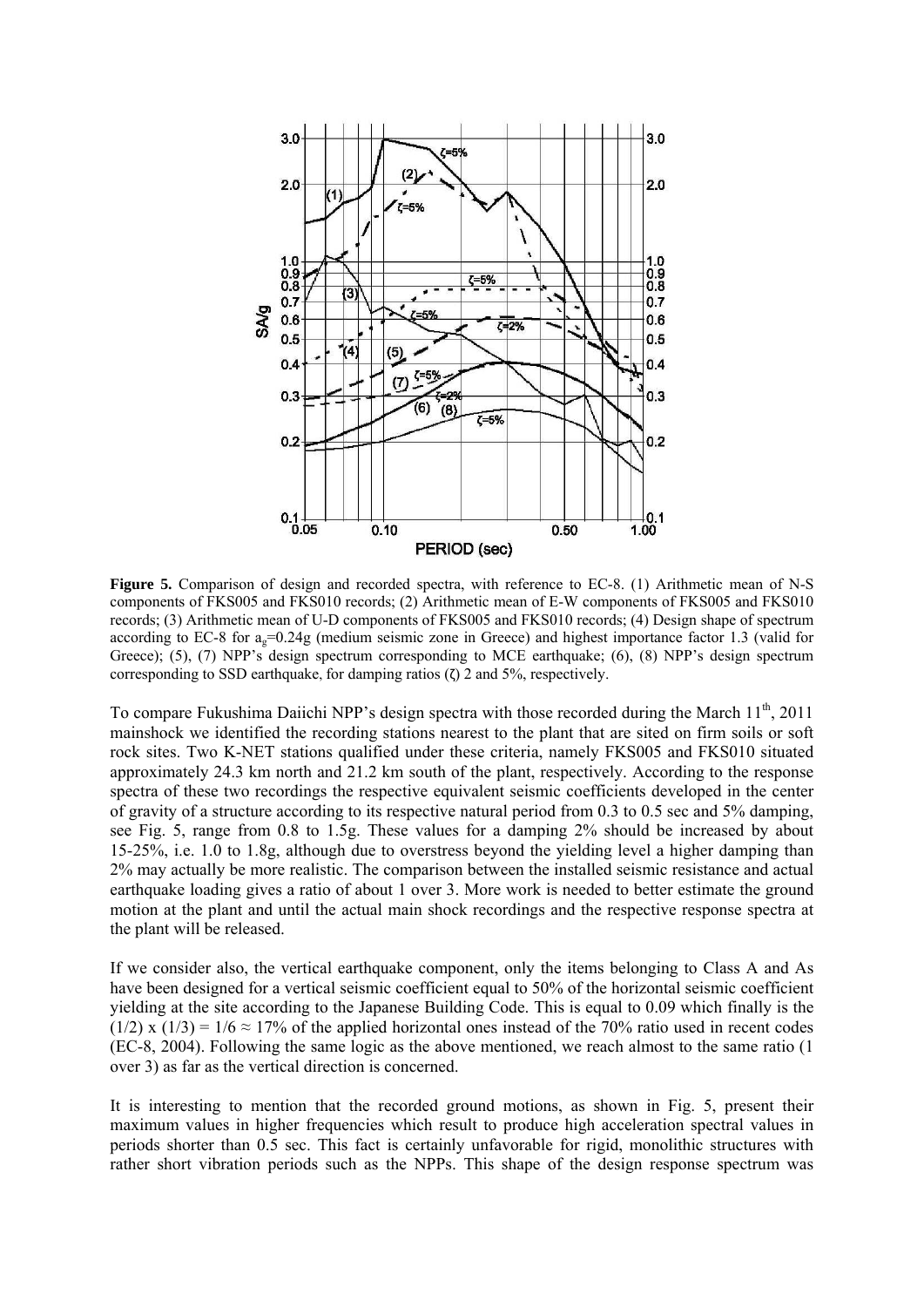predicted by Prof. G. Housner who proposed it as it is shown in Fig. 5, with maximum values between 0.1 and 0.5 sec.

Since the ground shaking motions (horizontal and vertical) are almost simultaneous, the effect of the vertical component with response spectral values exceeding 1.0g means that the whole original calculations are totally capsized. This is simply because there is no friction, unless it is highly reduced between the structure and the supporting ground.

Additionally to these rough estimations, duration of the strong phase of the ground motion during the March 11 main shock was long and of the order of  $40 - 50$  sec, which means 30 to 50 strong cycles of loading into the plastic domain of the materials, which can be really exhaustive for the building materials, the foundation ground and the structure. At this point it must be mentioned that a structure once is responding into the plastic domain, its natural periods are elongated becoming more flexible and more susceptible to more distant seismic events. Under this assumption of plastic response, the loading cycles are cumulative.

One of the most vital and seismically vulnerable parts of the plant is its piping system. Pipes are subject to seismic excitation from their supports on the respective structural components. The various structural components during the earthquake must have experienced quite large accelerations. In the stiff structures of the plant, inside the RC cover structure, very strong accelerations, perhaps exceeding acceleration of gravity, may have been developed, as well as large relative displacements. The majority of the structures are like "tube in tube" type, connected to each other with a stabilizer at the top in order to prevent impact effects. Additionally, pipes that are not founded on the ground but are supported on other structures during the strong phase were excited at each of their supports that are generally out of phase among themselves. The differential displacements of their supports might have amplified the pipe responses significantly. The piping system of the plant was equipped with a lot of dampers and elastomeric bellows in critical key positions of the piping network. Therefore, we estimate that no additional dynamic motion could be developed in the piping system itself if those dampers and bellows were well maintained and were adequately functioning during the earthquakes. If these damping mechanisms were not properly functioning, large resonance phenomena in the piping system would develop. Furthermore, rather long duration of these very strong excitations with differential support displacements, may have resulted in producing inelastic and irreversible damage to the piping system of the plant. On the other hand, it must be mentioned that for the piping system the input design accelerations for Class As was around 0.61g while for Class A was 0.54g.

In Figs 6 and 7, two pictures during the construction phase of the Fukushima NPP are presented. By these pictures an advanced level of construction technology is presented as would be expected for such a critical facility.



**Figure 6.** The base of the steel structure at the early phases of construction of the Fukushima Daiichi NPP, by courtesy Watabe (1970).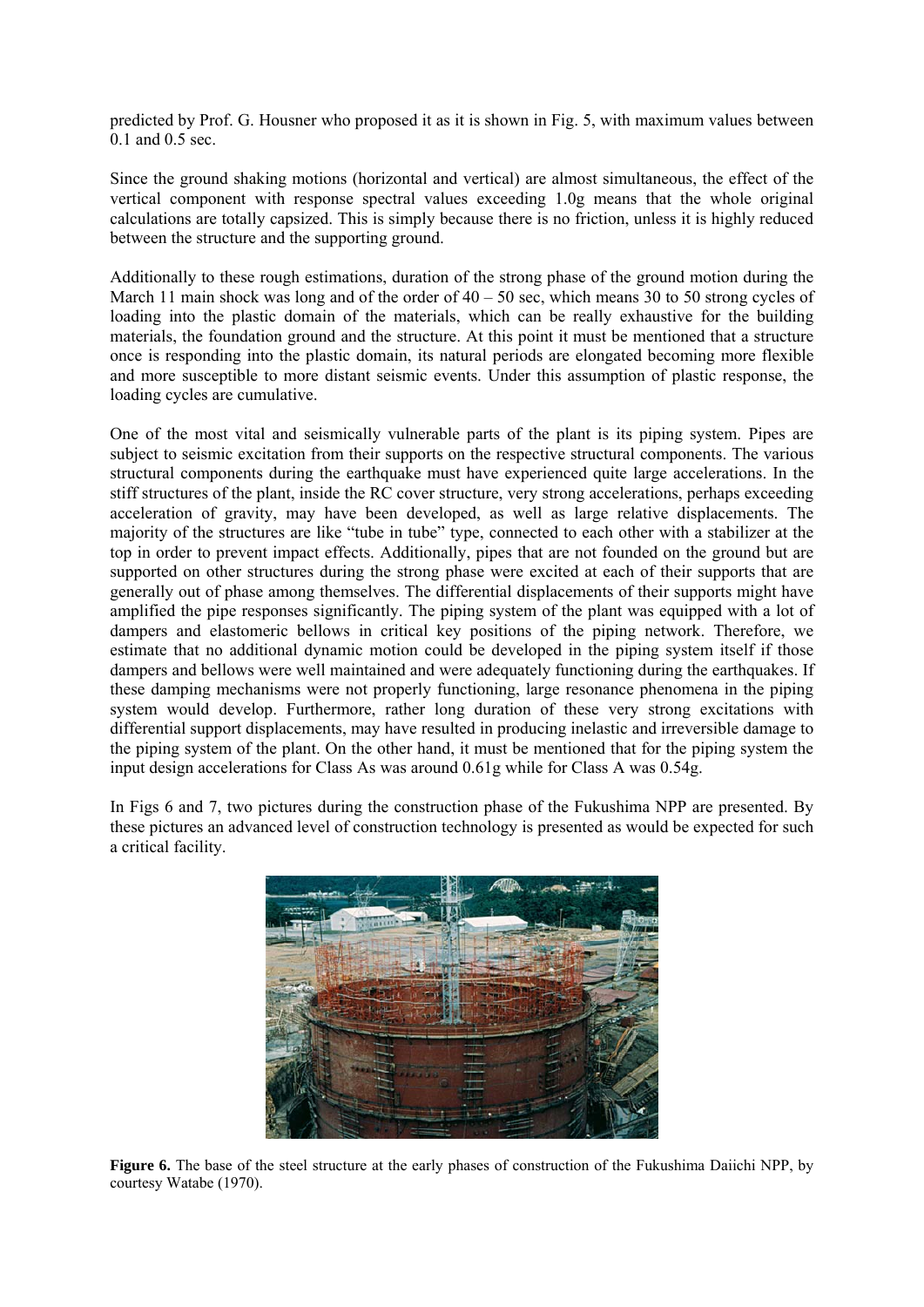

**Figure 7.** The containment vessel of the Fukushima Daiichi NPP almost finished, by courtesy Watabe (1970).

## **4. CONCLUSIONS**

According to our comparative results the Fukushima Daiichi NPP's seismic capacity should have been upgraded to a level of about three times its initially installed capacity in order to withstand safely ground shaking experienced during the March  $11<sup>th</sup>$  event. It is important to know the type of seismic upgrading that may have taken place at the plant during its 40 years of operation. A most effective type of seismic upgrading would be the application of a base isolation system, seismic energy absorbing devices e.tc. If such adequate upgrading was not performed it is supposed that the Fukushima Daiichi NPP was quite likely severely damaged before the tsunami attack.

A further detailed investigation is needed when the strong motion records at the Fukushima Daiichi NPP will be available.

In critical facilities such as NPPs, the combination of the two design methods static and dynamic, as have been recommended for the Fukushima Daiichi NPP, is towards the safe side. The static method ensures the least necessary requirements, while the dynamic method projects the maximum values.

It is also important to point out that in such facilities it would be perhaps preferable not to classify the various components by importance class. All components must possess the highest level of seismic safety.

During the phase of the conception design of such facilities it must be taken under consideration that always a higher hazard value than the designed one may occur during its functional life. Contemporary earthquake engineering technology disposes several methods for adequately safe structures also under this assumption.